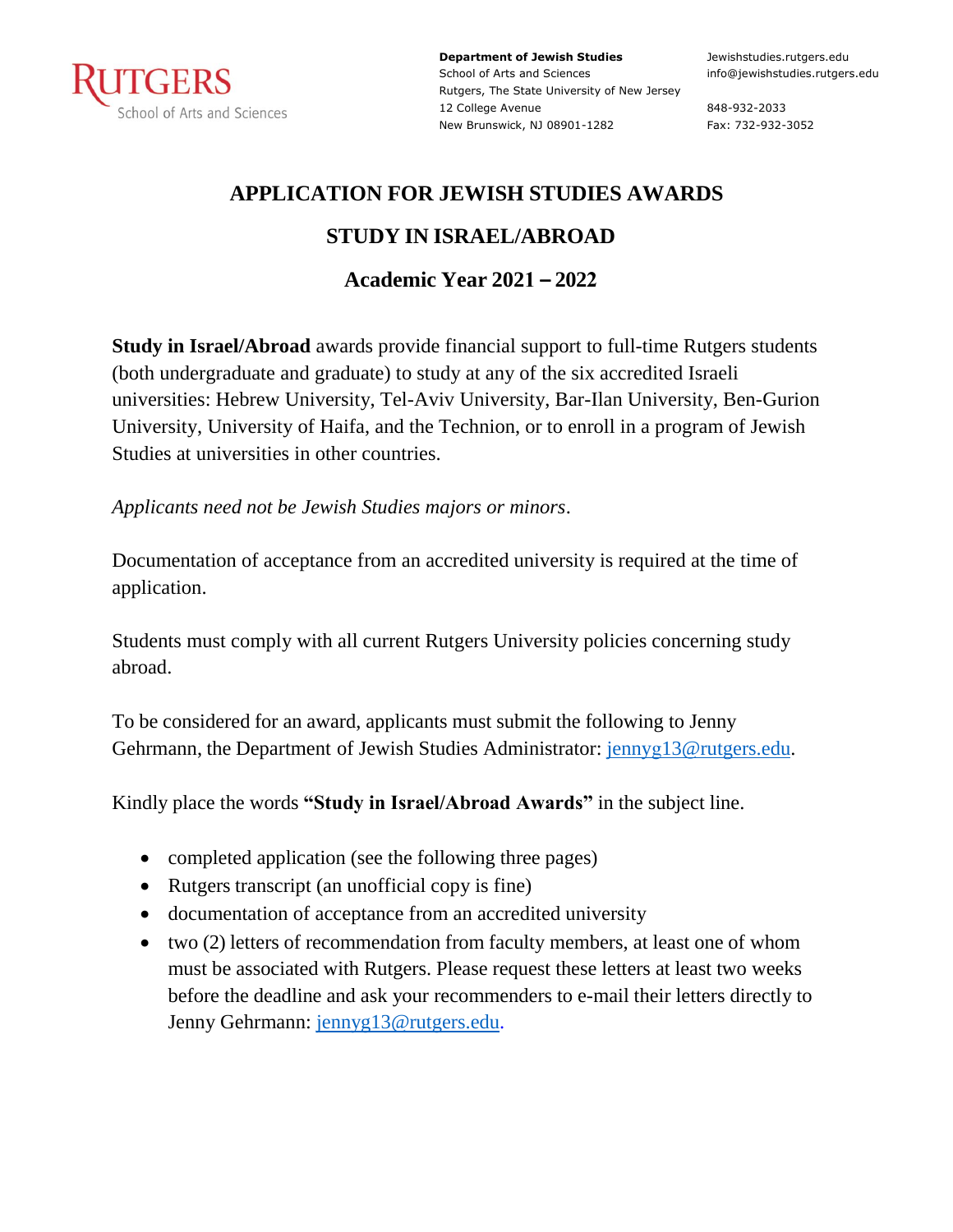## **RUTGERS**

#### **APPLICATION FOR JEWISH STUDIES AWARDS**

#### **STUDY IN ISRAEL/ABROAD**

**Academic Year 2021 – 2022**

| Graduate Program in which you are enrolled (if applicable): |
|-------------------------------------------------------------|
|                                                             |

I have requested letters of recommendation from the following faculty members (name, department, and institution if other than Rutgers):

- 1.
- 2.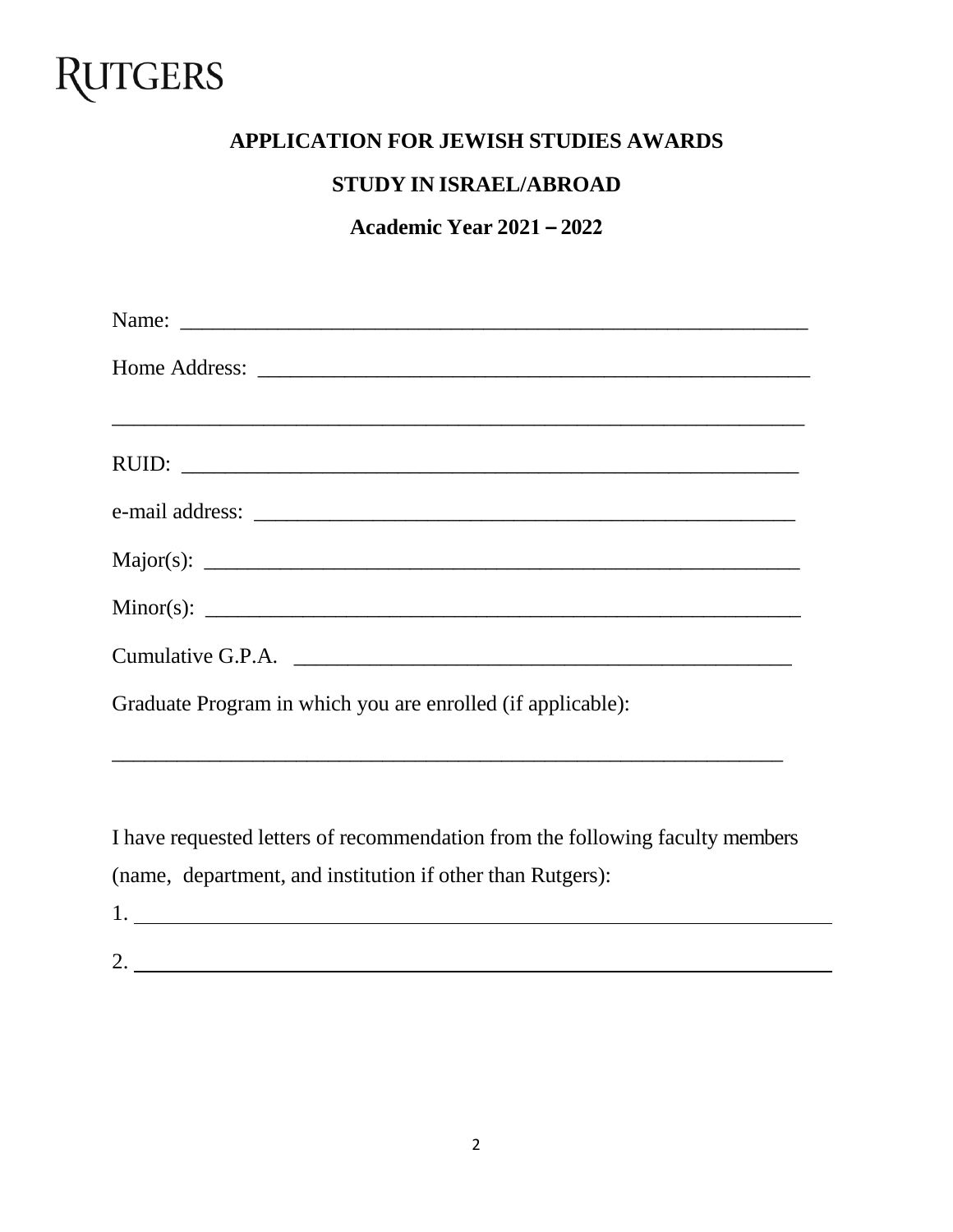# **RUTGERS**

| Semester(s) you plan to attend: |
|---------------------------------|
|                                 |
|                                 |
|                                 |
|                                 |
|                                 |
|                                 |

Please list here all the courses you have taken in Jewish Studies, including the semester and grade received: